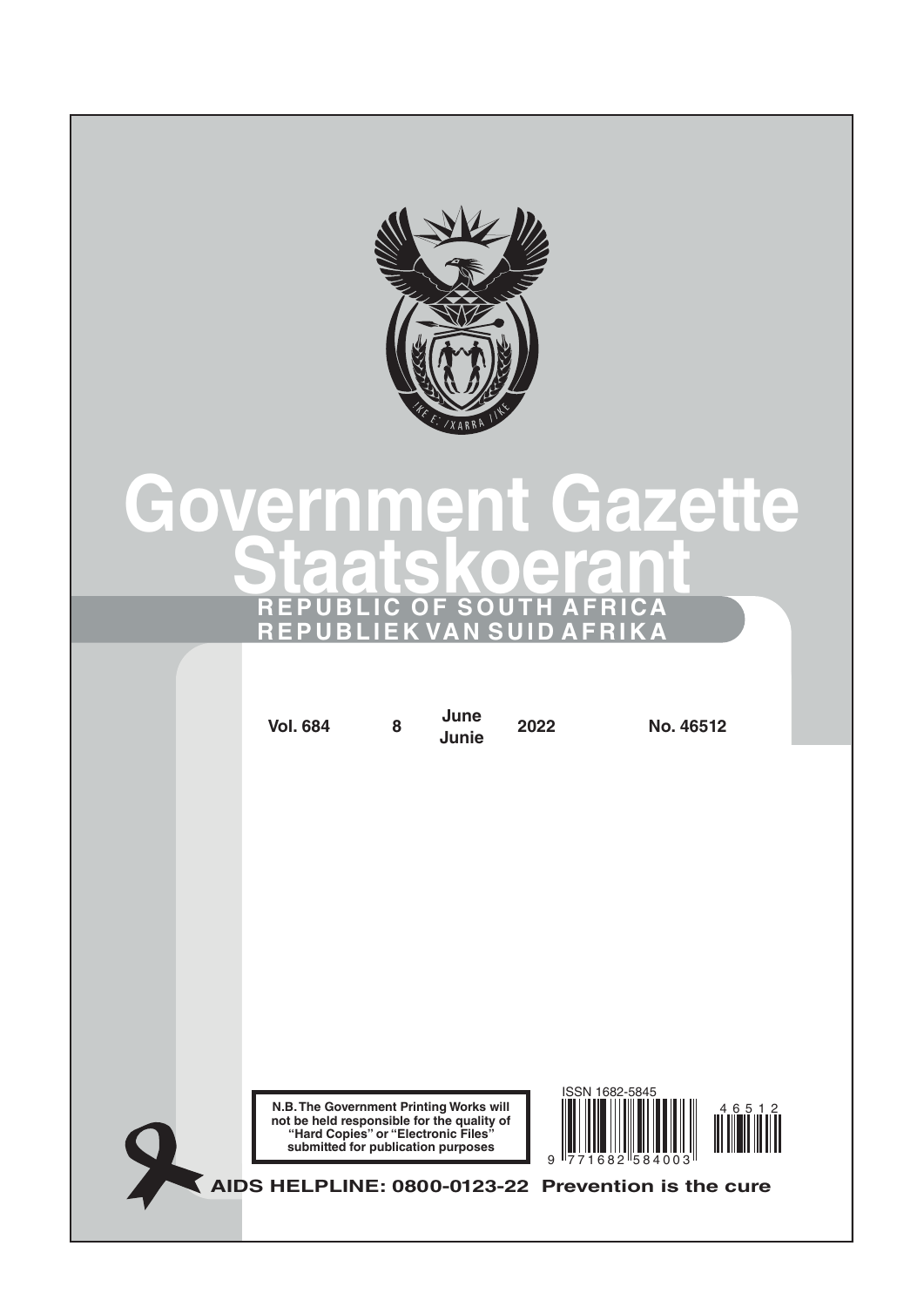## **IMPORTANT NOTICE:**

**The GovernmenT PrinTinG Works Will noT be held resPonsible for any errors ThaT miGhT occur due To The submission of incomPleTe / incorrecT / illeGible coPy.**

#### **no fuTure queries Will be handled in connecTion WiTh The above.**

#### **Contents**

| No.  |                                                                                                                 | Gazette<br>No. | Page<br>No. |
|------|-----------------------------------------------------------------------------------------------------------------|----------------|-------------|
|      | <b>GOVERNMENT NOTICES • GOEWERMENTSKENNISGEWINGS</b>                                                            |                |             |
|      | National Treasury / Nasionale Tesourie                                                                          |                |             |
| 2140 | Income Tax Act (58/1962): Regulations on domestic reverse charge relating to valuable metal, issued in terms of | 46512          |             |

This gazette is also available free online at **www.gpwonline.co.za**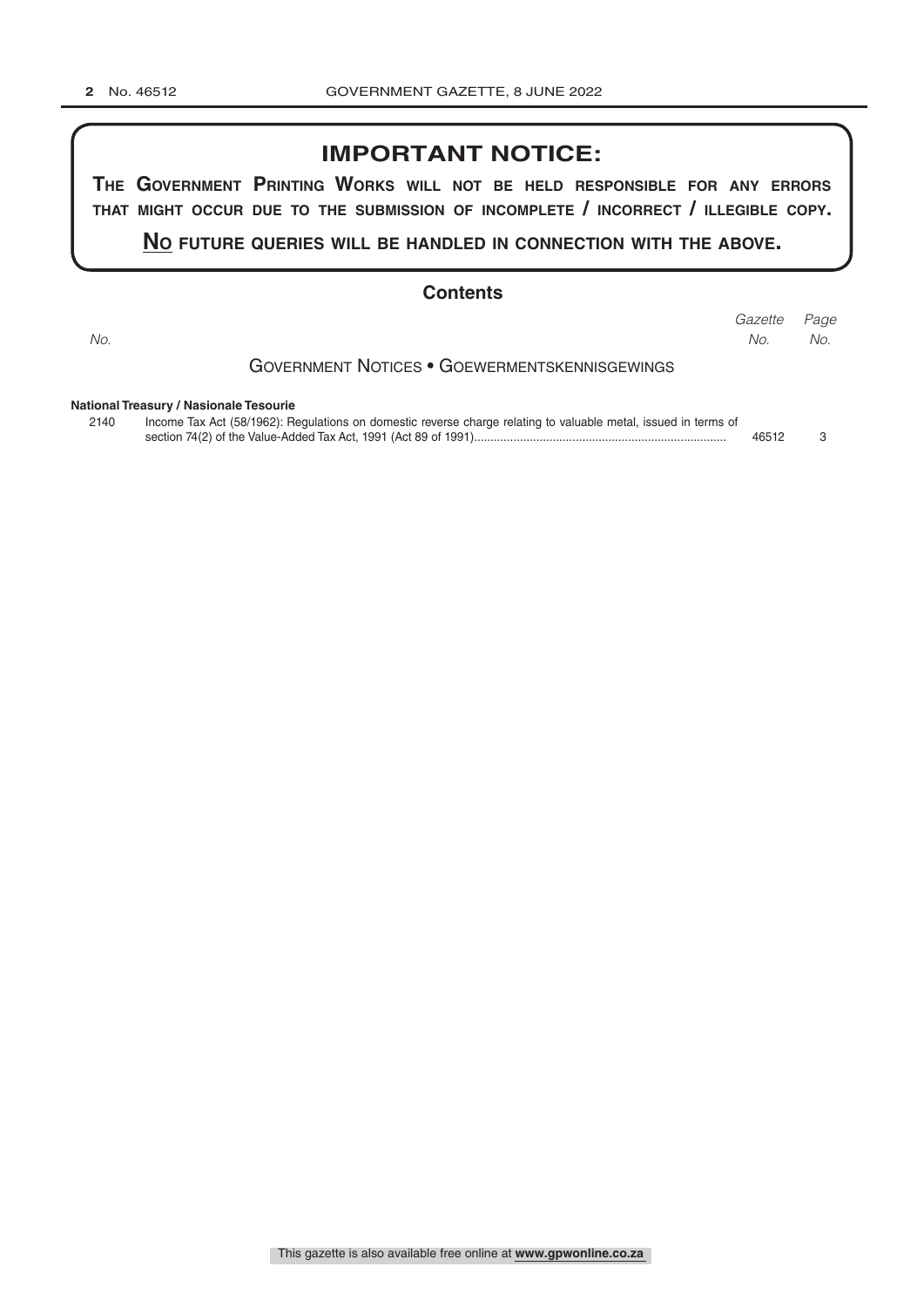# Government Notices • Goewermentskennisgewings

#### **NATIONAL TREASURY**

 $\mathfrak l$ 

**NO. 2140 8 June 2022**

## **VALUE-ADDED TAX ACT, 1991**

# REGULATIONS ON DOMESTIC REVERSE CHARGE RELATING TO VALUABLE METAL, ISSUED IN TERMS OF SECTION 74(2) OF THE VALUE-ADDED TAX ACT, 1991 (ACT NO. 89 OF 1991)

Enoch Godongwana, Minister of Finance, by virtue of section 74(2) of the Value-Added Tax Act, 1991 (Act No. 89 of 1991) ("the Act"), hereby make the regulations set out in the Schedule.

due

E Godongwana **Minister of Finance**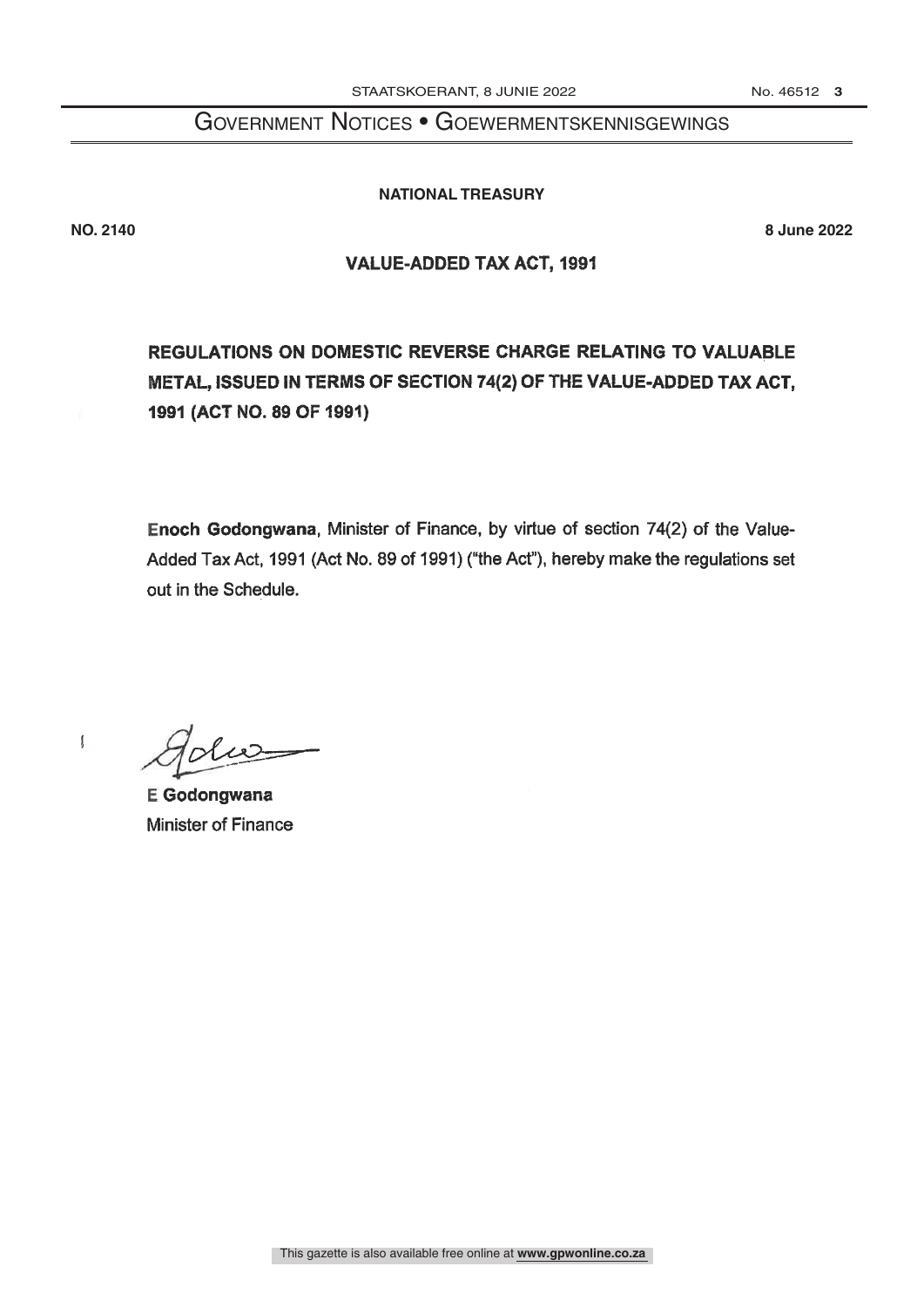#### **Schedule**

#### 1. Definitions

In these Regulations, unless otherwise indicated, any word or expression to which a meaning has been assigned in the Value-Added Tax Act, 1991 (Act No. 89 of 1991). bears the meaning so assigned, and-

"domestic reverse charge" means the VAT charged at the standard rate on a taxable supply of goods, must be accounted for and is payable, on the supplier's behalf, by the recipient of the supply and is not payable by the supplier, if the-

- (a) supply is of valuable metal;
- (b) supplier is a registered vendor; and
- (c) recipient is a registered vendor;

"residue" means any debris, discard, tailings, slimes, screening, slurry, waste rock, foundry sand, beneficiation plant waste or ash;

"the Act" means the Value-Added Tax Act, 1991 (Act No. 89 of 1991);

"valuable metal" means, any goods containing gold in the form of jewellery, bars, blank coins, ingots, buttons, wire, plate, granules, in a solution, residue or similar forms, including any ancillary goods or services but does not include supplies—

- (a) of goods produced from raw materials by any "holder" as defined in section 1 of the Mineral and Petroleum Resources Development Act 28 of 2002, or by any person contracted to such "holder" to carry on mining operations in respect of the mine where the "holder" carries on mining operations; or
- (b) contemplated in section  $11(1)(f)$ , (k) or (m) of the Act;

"VAT" means value-added tax.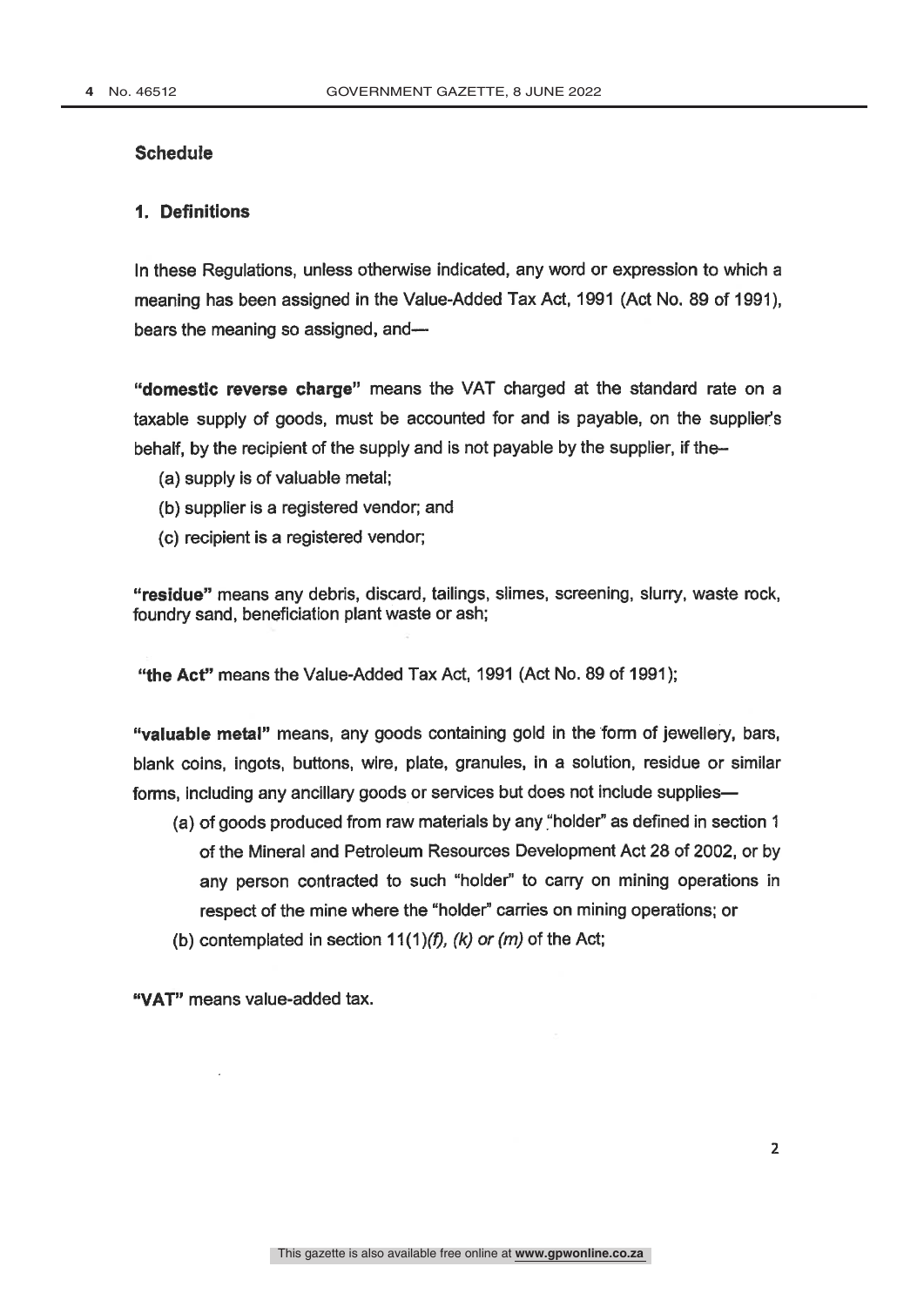#### 2. Responsibilities of the supplier of valuable metal, being a registered vendor

Where a registered vendor makes a supply of valuable metal to another vendor in the Republic, the vendor making the supply shall-

- (a) take reasonable steps to ensure that the recipient of the supply of valuable metal is a registered vendor;
- (b) in addition to the requirements contemplated in section 20 of the Act, issue a tax invoice subject to the further requirements stated in Regulation 4, unless the recipient, being a registered vendor, has been granted approval to issue tax invoices under section 20(2) of the Act;
- (c) only account for the value of the supply of valuable metal on the tax invoice, debit or credit note contemplated in subparagraphs  $(b)$  and  $(e)$ , in accordance with Regulation 6(a) and not the VAT charged on the supply of the valuable metal;
- (d) not be entitled to input tax on irrecoverable debts under section 22 of the Act on the VAT charged on the supply of valuable metal;
- (e) in addition to the requirements under section 21 of the Act, issue debit and credit notes subject to the further requirements stated in Regulation 5, unless the recipient, being a registered vendor, has been granted approval under section 21(4) of the Act to issue debit and credit notes; and
- (f) in addition to the normal VAT record-keeping requirements, obtain, retain and maintain, as part of the VAT record-keeping requirements, a list of all supplies of valuable metal that are subject to the domestic reverse charge contemplated in these Regulations and the documentary evidence contemplated in subparagraph  $(a)$  and Regulation  $3(a)$ .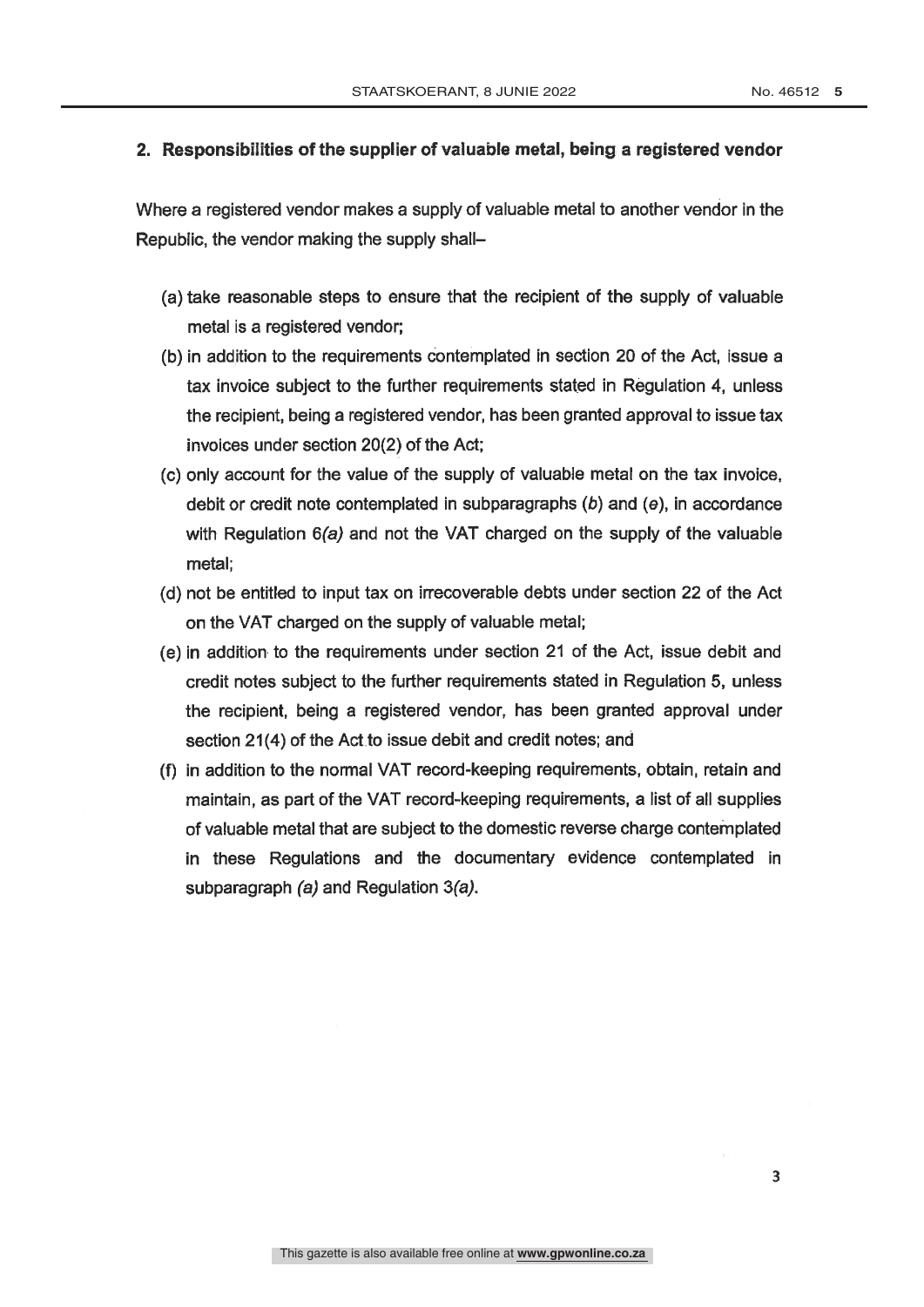#### 3. Responsibilities of the recipient of valuable metal, being a registered vendor

Where a registered vendor makes a supply of valuable metal to another vendor in the Republic, the vendor to whom the supply of valuable metal is made must-

- (a) furnish proof to the supplier that the person is a registered vendor;
- (b) not pay the VAT charged on the supply of valuable metal to the supplier making the supply of valuable metal, being a registered vendor;
- (c) account for and pay the VAT charged on the supply of valuable metal in accordance with Regulation  $6(b)(i)$  in the tax period in which the tax invoice is held by the registered vendor to whom the supply of valuable metal is made;
- (d) not deduct the input tax contemplated in sections 16, 17 and 21 of the Act if the VAT contemplated in subparagraph (c) has not been accounted for and paid to SARS:
- (e) notify the registered vendor making the supply of valuable metal in writing, by means of a statement, within 21 days of the end of the calendar month during which the tax has been accounted and paid for as contemplated in subparagraph (c), which statement shall contain the following particulars:
	- i. the tax invoice number;
	- ii. the value of the domestic reverse charge supplies of valuable metal:
	- full and proper description of the valuable metal as well as the iii. percentage of the gold content contained within the valuable metal;
	- iv. confirmation that the VAT charged by the registered vendor making the supply of valuable metal was accounted for and paid to SARS by reflecting the applicable tax period and payment reference number issued by SARS: Provided that, where the statement is not provided in accordance with this subparagraph and a deduction of input tax was made on the supply. VAT is payable on the amount equivalent to the input tax deduction made, in the tax period corresponding to the date on which the said 21-day period lapses;
- (f) issue a tax invoice subject to the further requirements stated in Requiation 4. where the recipient, being a registered vendor, has been granted approval to issue tax invoices under section 20(2) of the Act;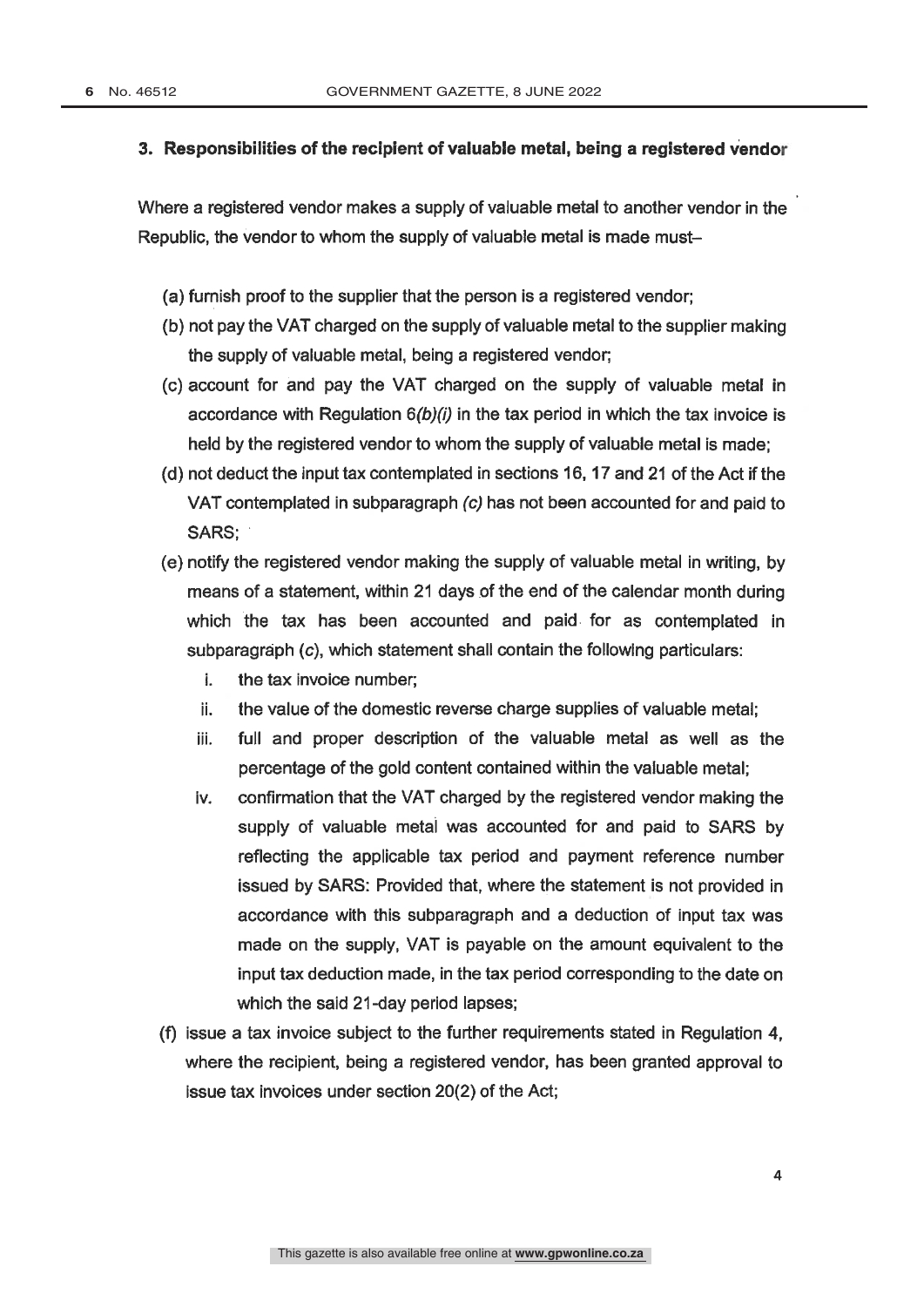- (g) in addition to the requirements under section 21 of the Act, issue debit and credit notes subject to the further requirements stated in Regulation 5, where the recipient, being a registered vendor, has been granted approval under section 21(4) of the Act to issue debit and credit notes; and
- (h) in addition to the normal VAT record-keeping requirements, retain a copy of the document contemplated in subparagraph (a) and the statement contemplated in subparagraph (e) as part of the VAT record-keeping requirements.

#### 4. Additional requirements for tax invoices

The requirements for tax invoices contemplated in section 20 of the Act are applicable for the purposes of these Regulations, with the following additional requirements:

- (a) a clear reference on the tax invoice that the supply of valuable metal is subject to the domestic reverse charge as contemplated in these Regulations;
- (b) the VAT charged on the supply of valuable metal under these Regulations should not be included in the amount shown as VAT due by the registered vendor recipient of the supply to the registered vendor making the supply of valuable metal: and
- (c) a statement that the amount of VAT charged must be accounted for and paid (on behalf of the supplier) by the recipient, being a registered vendor.

#### 5. Additional requirements for credit and debit notes

In addition to the requirements for credit and debit notes contemplated in section 21 of the Act, a debit or credit note must contain the following additional requirements:

- (a) a clear reference on the debit or credit note that the supply of valuable metal is subject to the domestic reverse charge as contemplated in these Regulations; and
- (b) a statement that the-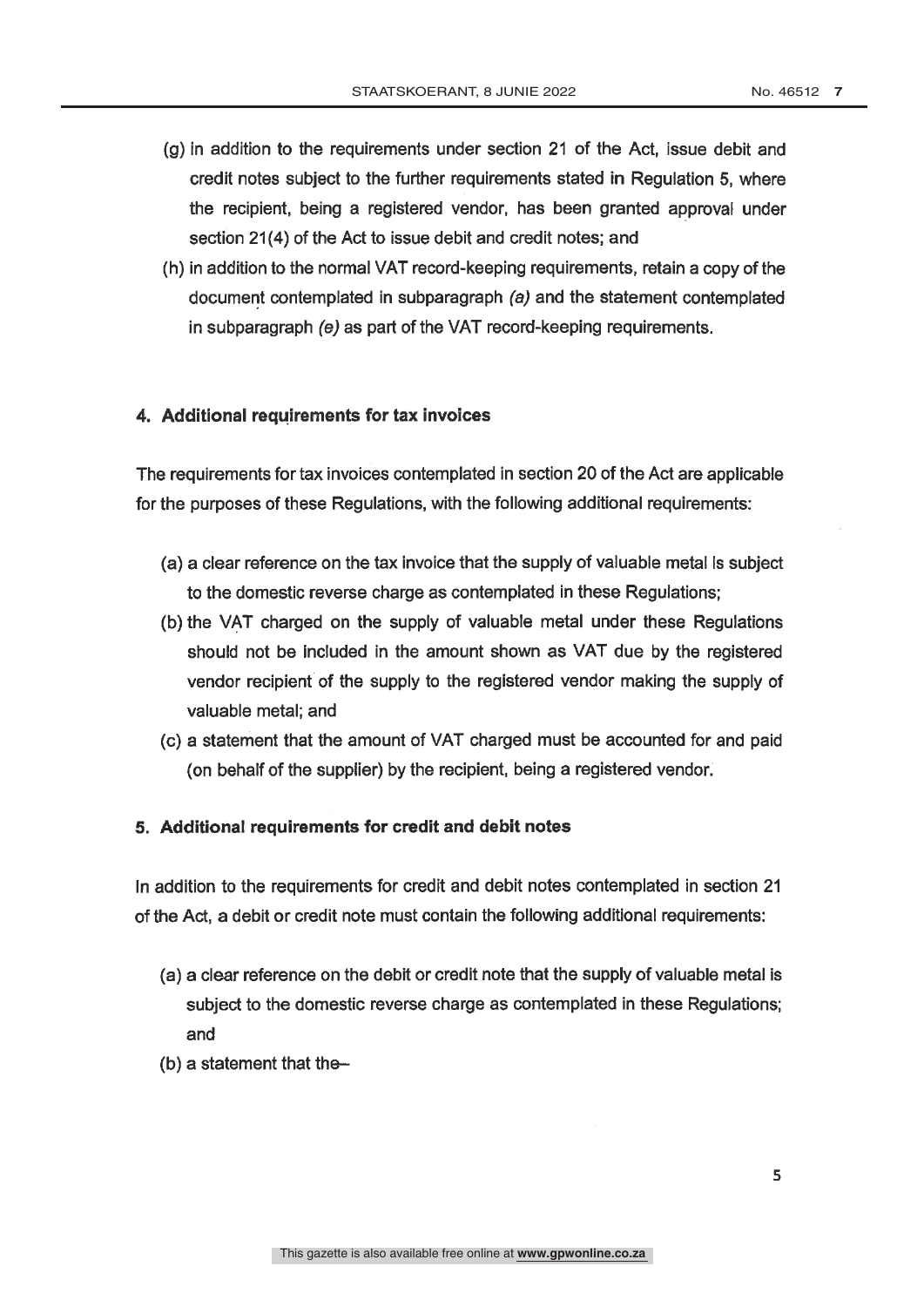- i. increase, in the case of a debit note, to the VAT amount that was previously accounted for and paid by the recipient, being a registered vendor, must be accounted for and paid by such recipient to SARS; or
- ii. decrease, in the case of a credit note, from the VAT amount that was previously accounted for and paid by the recipient, being a registered vendor, must be accounted for and deducted by such recipient in its VAT return.

#### 6. Additional reporting requirements in VAT returns

In addition to the requirements for returns and payment of tax contemplated in section 28 of the Act, the following additional requirements apply:

#### (a) Supplier, being a registered vendor

- i. the value of the supply of valuable metal must be reported in Field 3 of its VAT return; and
- the value of the increase or the decrease as a result of the issue of a credit ii. or debit note must be reported in Field 3 of its VAT return.

#### (b) Recipient, being a registered vendor

- i. the VAT that is subject to the domestic reverse charge must be reported in Field 12 of its VAT return:
- ii. where the recipient, being a registered vendor, is entitled to a deduction of input tax, subject to the provisions of sections 16, 17, 20 and 21 of the Act, such input tax must be reported in Field 18 of its VAT return; and
- iii. where the recipient, being a registered vendor, is required to increase the amount of VAT contemplated in Regulation  $5(b)(i)$ , such increase must be reported in Field 12 and to decrease the amount of VAT contemplated in Regulation 5(b)(ii), such decrease must be reported in Field 18 of its VAT return.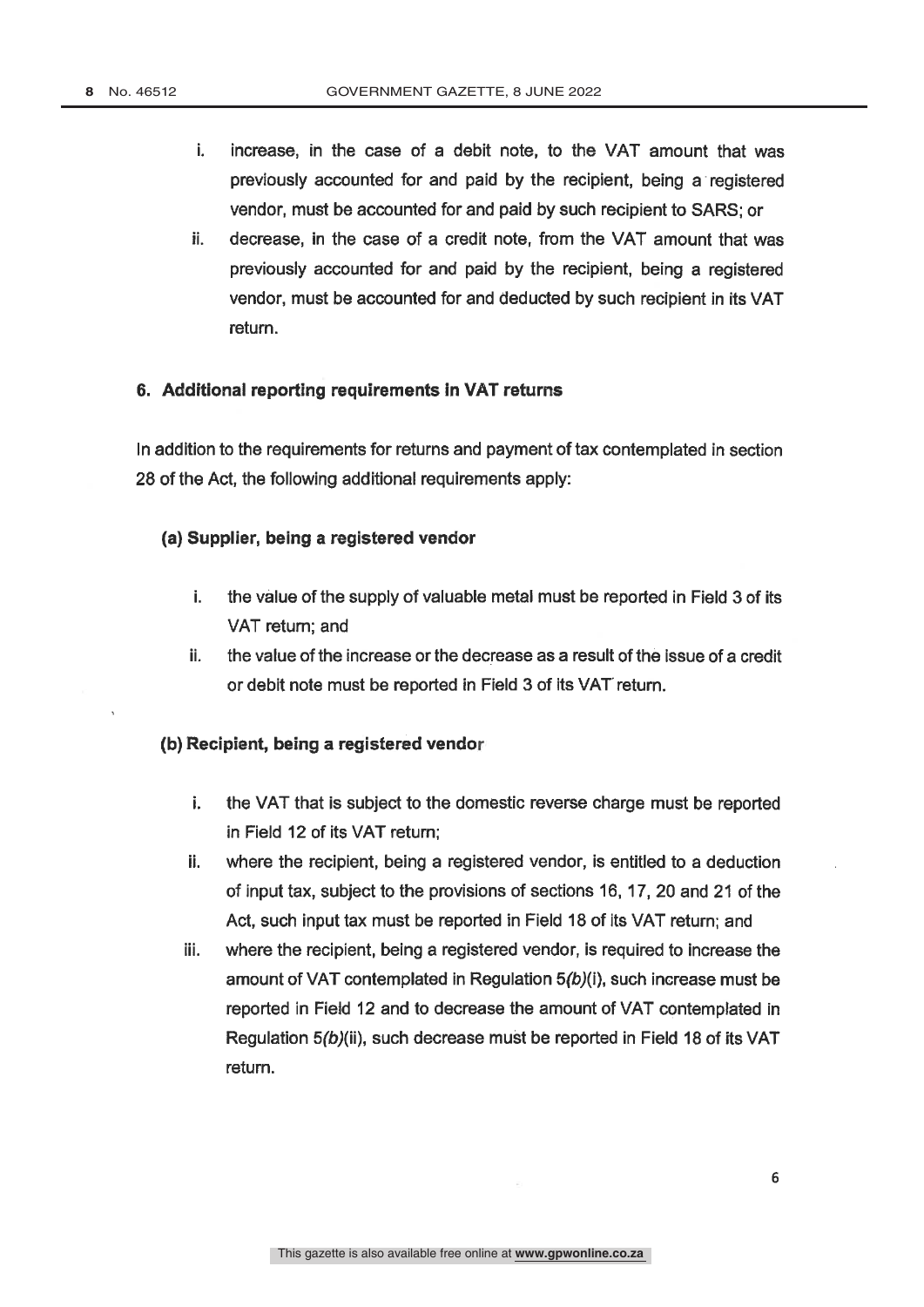#### 7. Liability for VAT

- $(a)$ Failure to apply the domestic reverse charge on supplies of valuable metal will result in the supplier and recipient, being registered vendors, being held jointly and severally liable for any VAT loss suffered by the fiscus in this regard: Provided that this provision will not be applicable to the supplier of valuable metal where the supplier, being a registered vendor satisfies the Commissioner that it has taken reasonable steps to comply with its obligation under these Regulations, including verifying the recipient vendor's VAT registration status and issuing, obtaining and maintaining the required records and statements of compliance from the recipient vendor.
- The recipient, being a registered vendor, shall be held liable for any  $(b)$ enforcement action by SARS in respect of any obligation to account for and pay VAT in terms of these Regulations as if that VAT were VAT on a supply of valuable metal made by that person.

#### 8. Transitional measures

- $(a)$ Where a registered vendor has made a supply of valuable metal and the time of supply contemplated in section 9 of the Act has occurred on a date prior to the commencement date of these Regulations, such registered vendor being the supplier must account for the VAT in its VAT return and must pay the VAT to SARS.
- $(b)$ Where a registered vendor has made a supply of valuable metal and the time of supply contemplated in section 9 of the Act has occurred on or after the commencement date of these Regulations, the supplier and recipient, being registered vendors must comply with the domestic reverse charge contemplated in these Regulations.
- A registered vendor will be allowed a period of one month from 1 July 2022  $(c)$ to ensure that it complies with the requirements of these Regulations.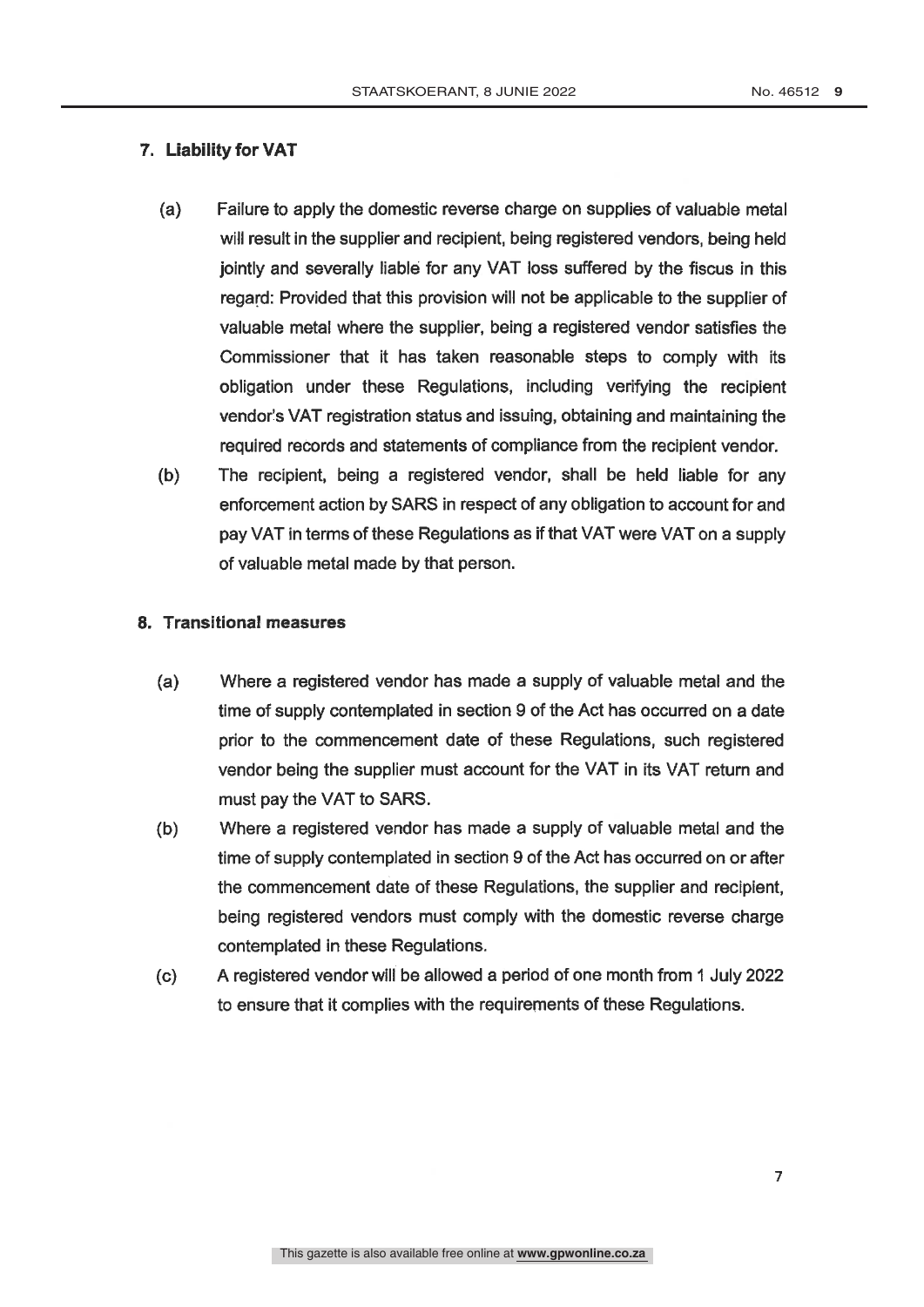## 9. Re-validation of VAT registration status under Chapter 3 of the Tax **Administration Act**

- (a) A registered vendor or representative vendor contemplated in section 46 of the Act is required to update its VAT registration status, within 21 business days from the earlier of implementation of the domestic reverse charge or the date that a supply of valuable metal is made which is subject to the domestic reverse charge, to indicate that such vendor makes supplies of valuable metal that are subject to the domestic reverse charge.
- (b) The person referred to in subparagraph (1) who wilfully or negligently fails to update its registration status is guilty of an offence and upon conviction is subject to a fine or imprisonment as contemplated in section 234(2)(a) of the **Tax Administration Act.**

### 10. Short title and commencement

These regulations are called the Domestic Reverse Charge Regulations and come into operation on 1 July 2022.